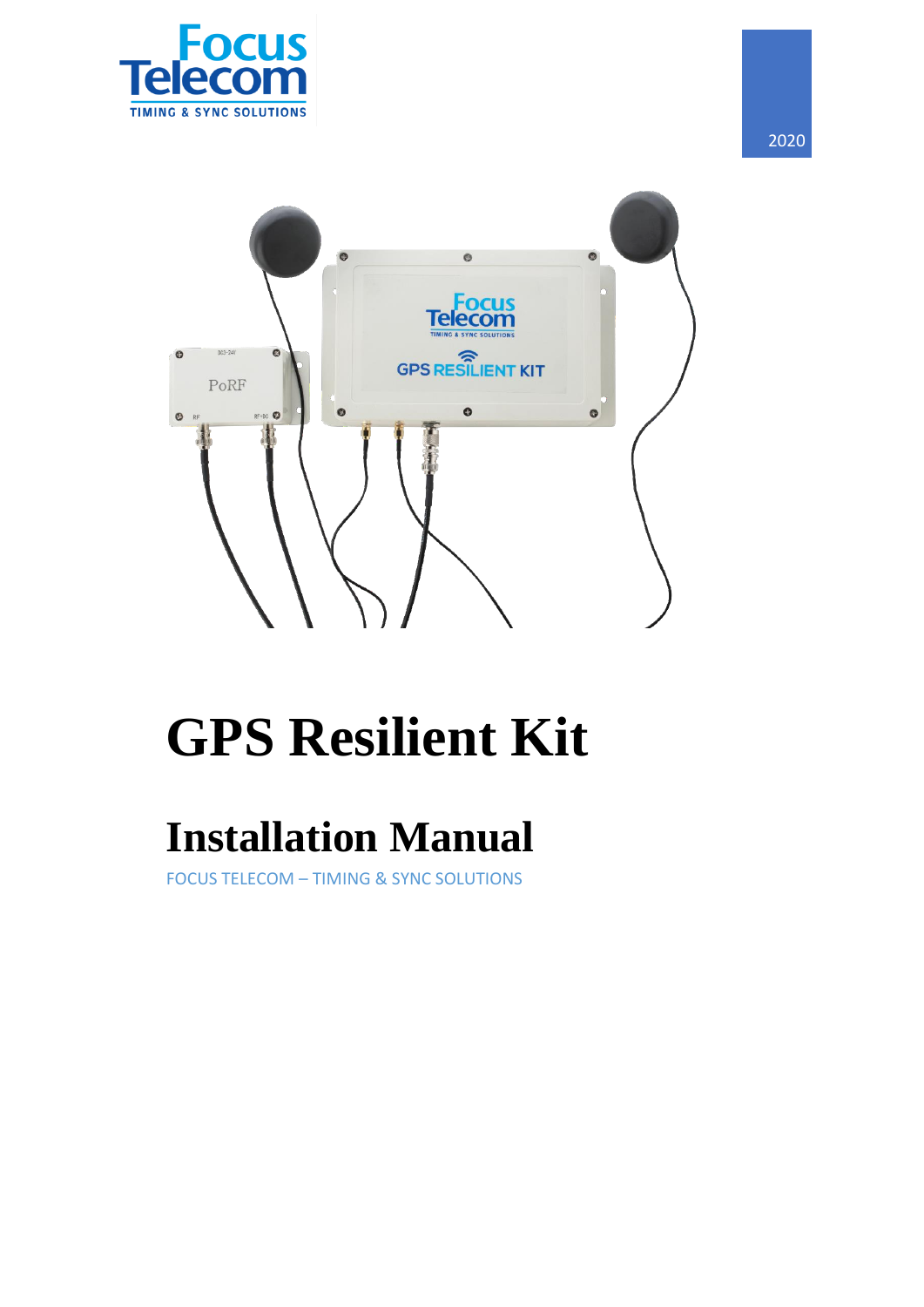

## Contents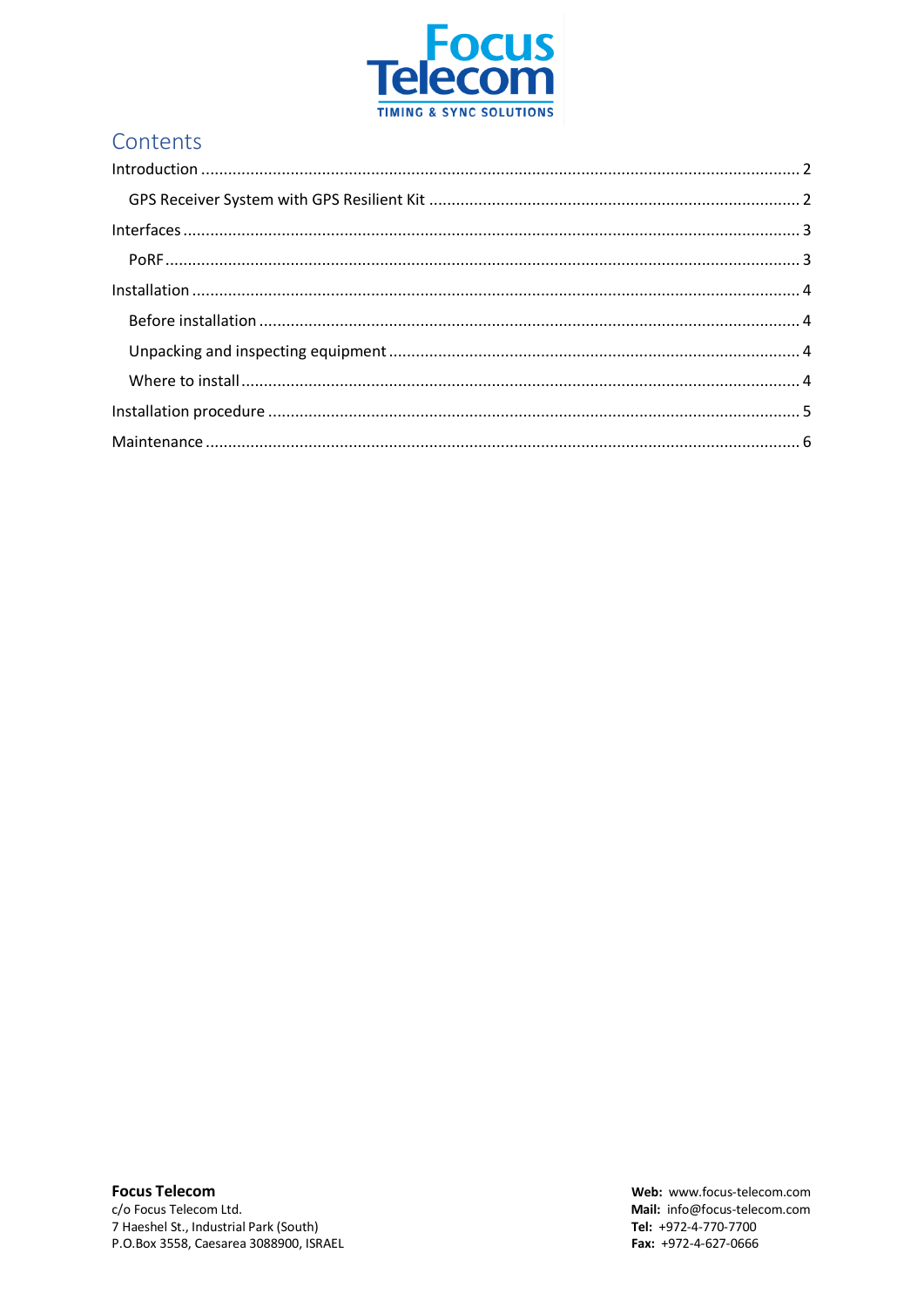

### <span id="page-2-0"></span>Introduction

Thank you for buying GPS Resilient Kit

#### GPS Resilient Kit is an antenna kit for any GPS-based system that protects it from GPS jamming or spoofing attacks.

GPS Resilient Kit ensures continuity of autonomous navigation and timing signals and enables normal operation during jamming and spoofing conditions. No other solution that offers such protection is as small, light, affordable, easy to install or completely unregulated by export control.

Two active GPS antennas, with nominal gain of 26dB, are connected to the SMA RF connectors; the primary and auxiliary antenna inputs. The RF Output provides connection to the input of the GPS Receiver.

Optional: communication module that continuously monitor the GNSS environment and update customer inficloud using cellular communication.

#### <span id="page-2-1"></span>GPS Receiver System with GPS Resilient Kit

The GPS Resilient Kit unit is integrated into the static or vehicle GPS receiver as shown in Figure 3. Two antennas are connected to the module (supplied antennas or locally purchased for permanent installation); the GPS antenna connects to primary input 'P' and an additional antenna connects to the auxiliary input 'A.'



*Figure 1 - GPS Receiver with GPS Receiver Kit*

c/o Focus Telecom Ltd. **Mail:** info@focus-telecom.com 7 Haeshel St., Industrial Park (South) **Tel:** +972-4-770-7700 P.O.Box 3558, Caesarea 3088900, ISRAEL **Fax:** +972-4-627-0666

**Focus Telecom Web:** www.focus-telecom.com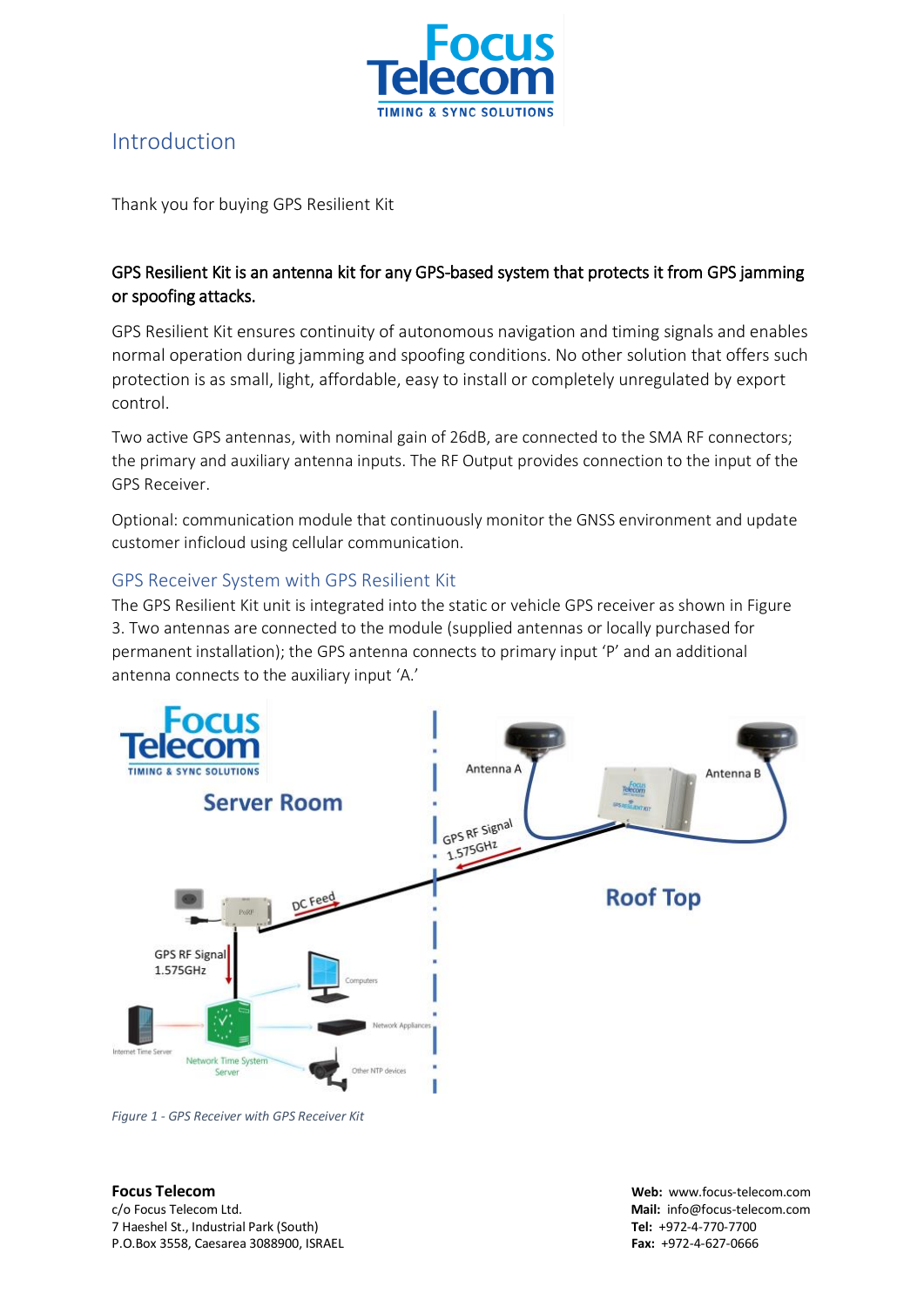

#### <span id="page-3-0"></span>Interfaces

Output to the GPS receiver TNC-F. (Also used to receive DC from PoRF)

Primary Antenna Input (P) - 50Ω SMA 2.75VDC designed for 26dB ±2dB gain.

Auxiliary Antenna Input (A) - 50Ω SMA 2.75VDC designed for 26dB ±2dB gain.



*Figure 2 – GPS Resilient Kit - General Overview*

#### <span id="page-3-1"></span>PoRF

The PoRF module receives a DC input from an external AC adapter and provides DC power to the GPS Resilient Kit over the RF cable. As most installations of PPS units are on a roof of a building where no power source is available, the PoRF enables the GPS Resilient Kit to be sufficiently powered over the RF cable.

The PoRF unit is mounted next to the GPS receiver or timing server. It is connected to the antenna port on the receiver, connected to a power supply via DC input, and connected to the antenna cable going to the roof where it will be connected to the GPS Resilient Kit unit.



*Figure 3 –PoRF - General Overview*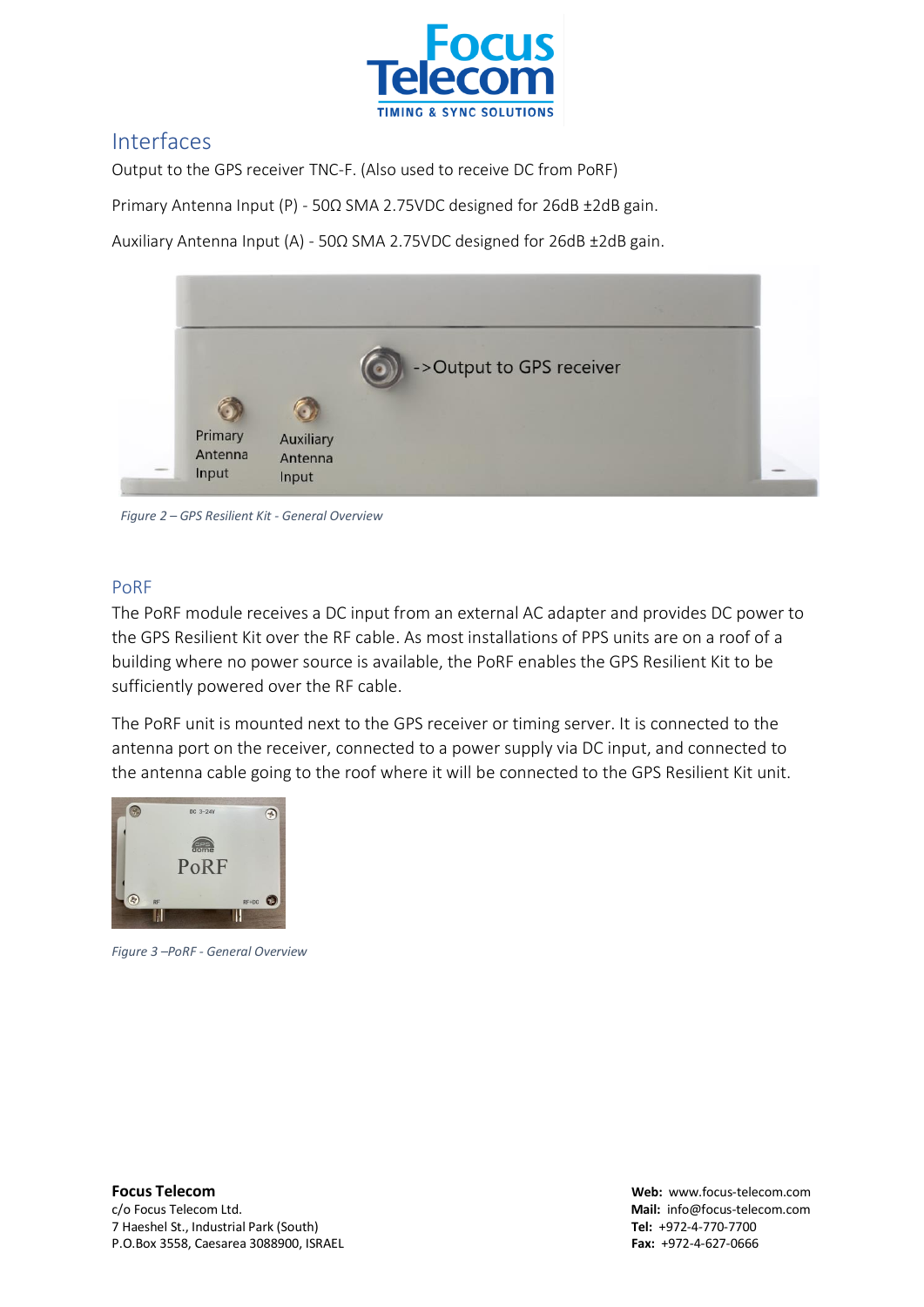

#### <span id="page-4-0"></span>Installation

#### <span id="page-4-1"></span>Before installation

Please verify that the following equipment is available:

- GPS Resilient Kit
- 2 units of 26dB ±2dB gain antennas, 2.75VDC (from the same type) with 50Ω cable and SMA connector (length of the cables should be identical).
- 2 antenna mounting brackets
- TNC coax cable from GPS Resilient Kit connector to the receiver
- PoRF unit
- BNC-M to BNC-M (Short cable to connect between PoRF and receiver)

#### <span id="page-4-2"></span>Unpacking and inspecting equipment

When unpacking equipment, make a visual inspection for evidence of damage incurred during shipment. The following parts should be included:

- Connectors please verify that the connectors are not damaged, and the thread is complete.
- Make sure that the unit does not have any dents.

#### <span id="page-4-3"></span>Where to install

GPS Resilient Kit – locate and secure the GPS Resilient Kit with the antenna cables trimmed in equal lengths to provide adequate separation and connection to GPS Resilient Kit unit. (See Step 2 in Installation Procedure below).

Antennas – locate and secure the antennas in full sky visibility, on the same horizontal plane, for maximum GNSS signal reception.

#### Recommendations:

It is recommended that you consider the following location and environment influences before installing the GNSS antenna:

- If possible, provide the antenna with an unobstructed 360-degree view of the sky from the horizon.
- In general, do not allow obstructions that obscure the horizon (as viewed from the antenna) by more than 10 degrees.
- Locate the antenna well away from, and preferably in a plane above electrical equipment such as elevators, air conditioners, or other machinery.
- Locate the antenna high enough to avoid drifted snow.

PoRF – locate the PoRF unit next to the GPS receiver/Server. Make sure to connect the RF+DC connector towards the GPS Resilient KIT and the RF connector towards the GPS receiver/Server.

c/o Focus Telecom Ltd. **Mail:** info@focus-telecom.com 7 Haeshel St., Industrial Park (South) **Tel:** +972-4-770-7700 P.O.Box 3558, Caesarea 3088900, ISRAEL **Fax:** +972-4-627-0666

**Focus Telecom Web:** www.focus-telecom.com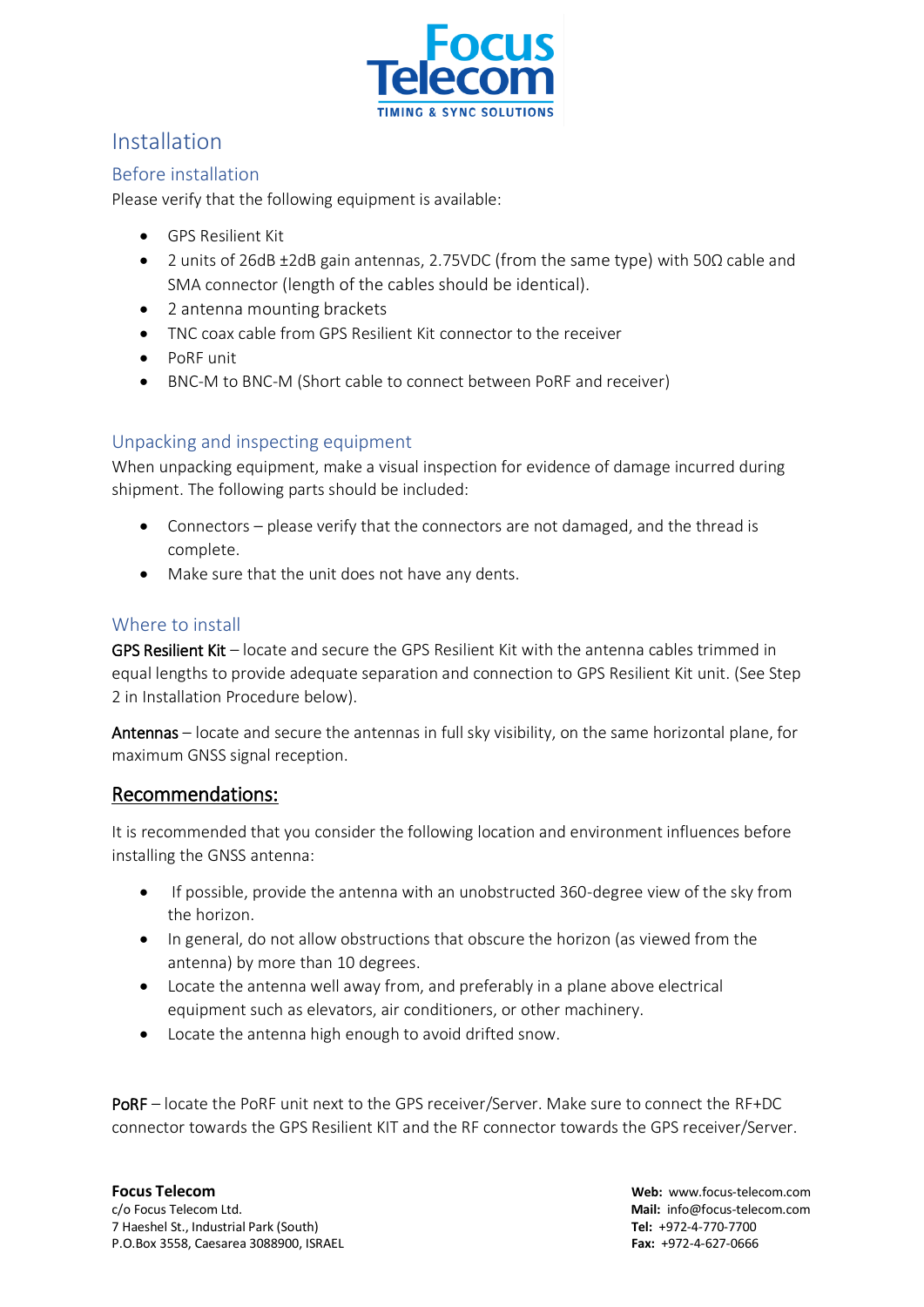

#### <span id="page-5-0"></span>Installation procedure

#### Step 1. Mount GPS Resilient Kit

- a) Mark out and drill four holes suitable for M3 screws.
- b) Allowing for ease of cable connection, align the GPS Resilient Kit to the holes.
- c) Secure the GPS Resilient Kit using appropriate fixings (not included), such as four selftapping M3 screws.

#### *Cautions*

- *1.* **The GPS Resilient Kit should be mounted on a flat surface where possible and secured using the mounting holes provided.**
- *2.* **To prevent damage to any cable assemblies used in this installation, ensure the cables are not bent, deformed or snagged to cause damage to the internal wiring or the connector ends.**
- *3.* **During installation ensure there is NO power applied to the module. Make sure the GPS receiver is powered off.**

#### Step 2. Installation of the Antennas

With reference to physical installation, the location of the two antennas to be fitted is as follows:

- Locate the antennas on a suitable area on a horizontal surface that always faces the sky, e.g. on the roof area.
- Avoid placing the antennas near obstacles including: roof racks, other antennas such as AM/FM and cell phone or air-conditioning devices that could block a clear view of the sky, preventing the satellite signals from reaching the antenna.
- Ensure that there is a distance of at least 1 meter between the two antennas.

Route the antenna cables away from moving parts, under carpet and behind plastic trim, to the GPS Resilient Kit unit location.

#### Step 3. Installation of the PoRF

PoRF unit should be installed inside the server room next to the GPS receiver/server.

- customer should source an AC adapter, 3-24VDC (MATING PLUG 5.5mm \* 2.1- 2.5mm)
- Connect the RF+DC connector towards the GPS Resilient KIT
- Connect the RF connector towards the GPS receiver/Server